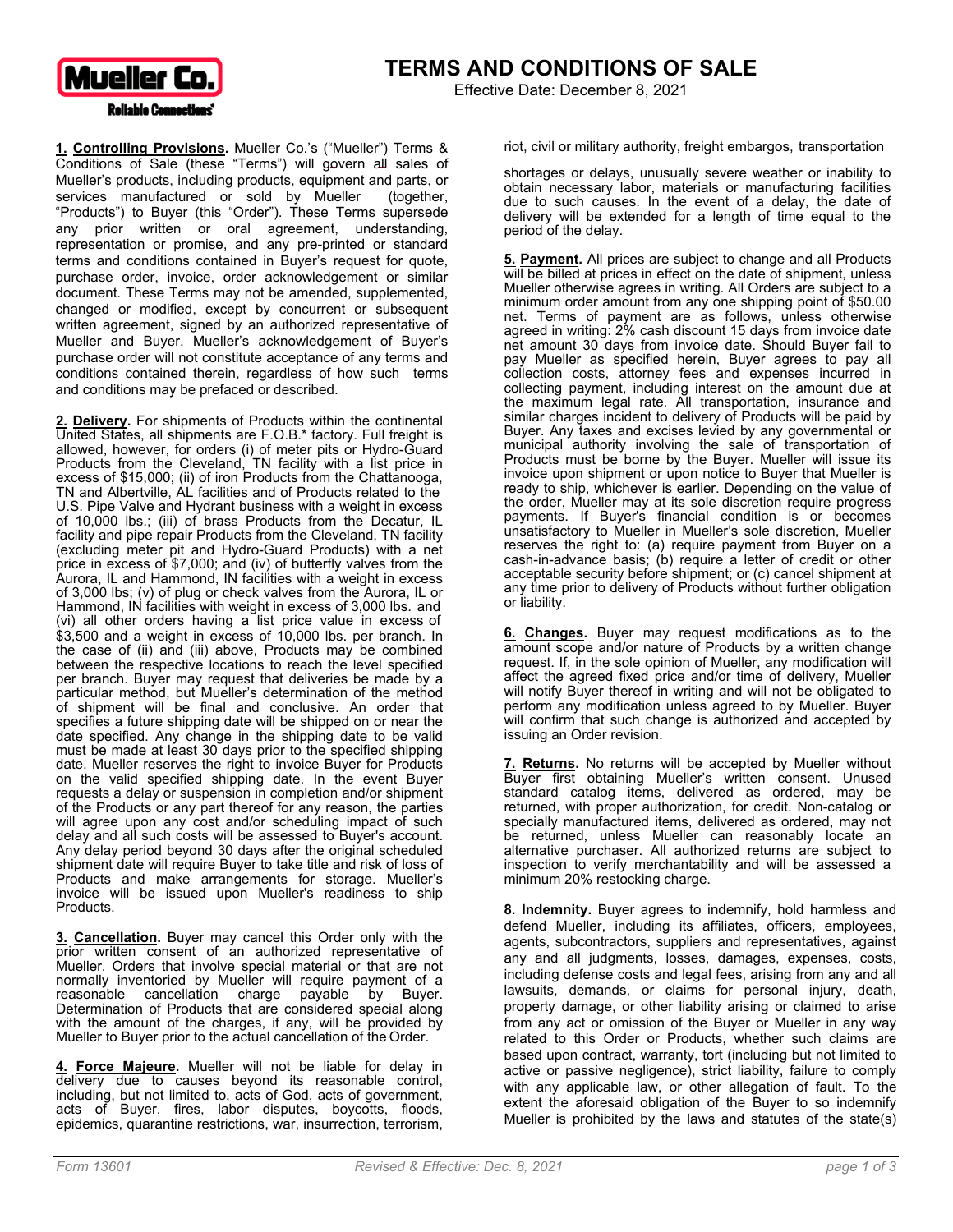

Effective Date: December 8, 2021

where this Agreement is in effect, then the obligation created under this provision will, but only to the extent of such

prohibition, be null and void. The remainder of the Buyer's indemnity obligations will remain in effect and be binding upon the parties.

**9. Insurance.** Buyer agrees to look exclusively to Buyer's insurer to recover for injuries or damage in the event of any loss or injury and Buyer releases and waives all right of recovery against Mueller arising by way of subrogation.

**10. Limitation of Liability.** The remedies set forth herein are exclusive, and the total liability of Mueller, including its affiliates, officers, employees, agents, subcontractors, suppliers and representatives with respect to this Order or any breach thereof, whether based on contract warranty, tort, indemnity, strict liability or otherwise, will not exceed the Order price of the specific Products which gives rise to the claim. In all cases where Buyer claims damages allegedly arising out of defective or nonconforming Products, Buyers exclusive remedies and Mueller's sole liability will be those specifically provided for under the Warranty Section. IN NO EVENT, WHETHER ARISING BEFORE OR AFTER COMPLETION OF ITS OBLIGATIONS UNDER THE CONTRACT, WILL MUELLER BE LIABLE FOR SPECIAL INDIRECT, CONSEQUENTIAL, INCIDENTAL OR PUNITIVE DAMAGES OF ANY KIND (INCLUDING BUT NOT LIMITED TO LOSS OF USE, REVENUE OR PROFITS, INVENTORY OR USE CHARGES, COST OF CAPITAL OR CLAIMS OF CUSTOMERS) INCURRED BY BUYER OR ANY THIRD PARTY.

**11. Warranty.** Subject to the limitations in the Limitation of Liability section of these Terms, Mueller warrants the Products as outlined in the attached pages detailing the specific terms of its Warranties.

**12. Set-Off.** All amounts that Buyer owes Mueller under an Order will be due and payable according to the terms of the Order. Buyer may not set-off such amounts or any portion thereof, whether or not liquidated, against sums that Buyer asserts are due it or any of its affiliates under other transactions with Mueller or any of its affiliates.

**13. Non-Disclosure and Non-Use of Mueller's Information.** 

Buyer and Mueller agree that in connection with this Order and their relationship, they may obtain Confidential Information. The receiving party shall at all times keep in trust and confidence all such Confidential Information and shall not use such Confidential Information other than as expressly authorized by the disclosing party under this Order, nor shall the receiving party disclose any such Confidential Information to third parties without the disclosing party's written consent. Notwithstanding the above, Mueller shall be authorized to disclose Buyer's Confidential Information to contractors or employees of Mueller who have a business need to have access to such information. Buyer shall immediately return to Mueller all Confidential Information (including copies thereof) in the Buyer's possession, custody, or control upon termination or expiration at any time and for any reason of this Order. The obligations of confidentiality shall not apply to information which (a) has entered the public domain, except where such entry is the result of the receiving party's breach of this Order; (b) prior to disclosure hereunder was already rightfully in the receiving party's possession; or (c) subsequent to disclosure hereunder is obtained by the receiving party on a nonconfidential basis from a third party who has the right to disclose such information to the receiving party. The receiving party will be authorized to disclose Confidential Information pursuant to a valid order issued by a court or government agency, provided that the receiving party provides (i) prior written notice to the disclosing party of such obligation and (ii) the opportunity to oppose such disclosure. This section shall terminate five (5) years from the date of expiration or termination of this Order, whichever occurs latter in time. Notwithstanding the foregoing, all Confidential Information that is also a "trade secret", as defined under applicable law, shall not be disclosed by either party for so long as such Confidential Information shall remain a trade secret. Buyer shall not disclose, advertise, or publish the Terms of this Order without the prior written consent of Mueller. Any press release or publication regarding this Order is subject to prior review and written approval of Mueller.

**14. Export/Import.** Buyer agrees that it will comply with all applicable import and export control laws and/or regulations, including without limitation those of the United States and/or other jurisdictions from which Products may be supplied or to which Products may be shipped. In no event will Buyer use, transfer, release, import, export or re-export Products in violation of such applicable laws and/or regulations.

**15. Taxes.** Mueller's price, unless otherwise agreed, will be fixed and does not include, and Mueller is not responsible for, payment of any tax levied for sales, use, excise, value-added, goods and services, business (franchise or privilege) or any duties, charges or other such taxes.

**16. Assignment.** Buyer will not assign an Order or any portion thereof without the advance, written consent of Mueller.

**17. Waiver.** Failure by Mueller to assert all or any of its rights upon any breach of an Order will not be deemed a waiver of such rights either with respect to such breach or any subsequent breach, nor will any waiver be implied from the acceptance of any payment of service. No waiver of any right will extend to or affect any other right Mueller may possess, nor will such waver extend to any subsequent similar or dissimilar breach.

**18. Severability.** If any portion of these Terms is determined to be illegal, invalid or unenforceable for any reason, then such provision will be deemed stricken for purposes of the dispute in question and all other provisions will remain in full force and effect.

**19. Time Limitation to Bring Action.** It is agreed that no suit or cause of action or other proceeding will be brought against either party more than 1 year after accrual of the cause of action or 1 year after the claim arises, whichever is shorter, whether known or unknown when the claim arises or whether based on tort, contract or any other legal theory.

**20. Choice of Law.** These terms will be governed by and construed in accordance with the laws of the State of Tennessee (without giving effect to conflict of law principles)